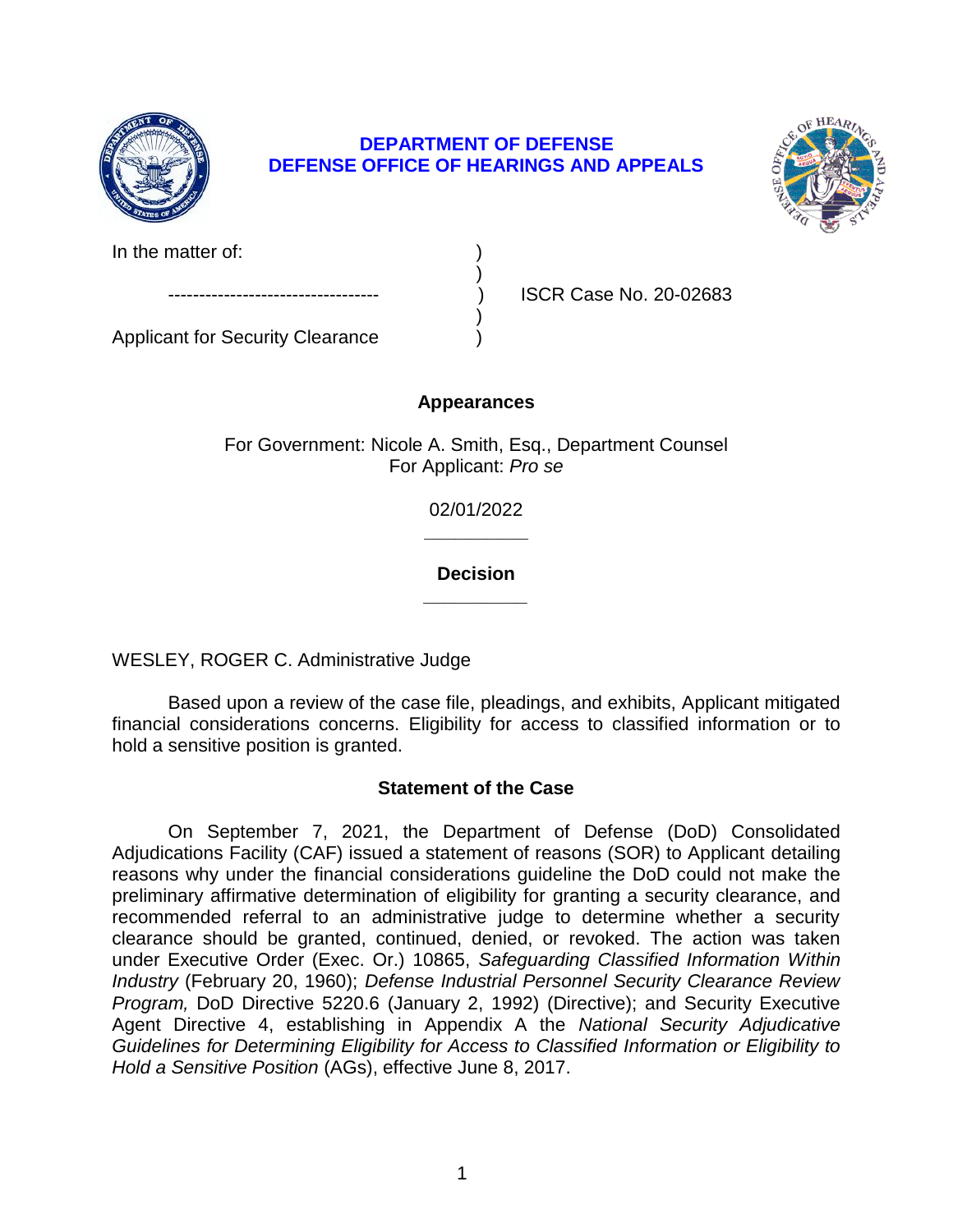Applicant responded to the SOR on September 14, 2021, and elected to have her case decided on the basis of the written record, in lieu of a hearing. Applicant received the File of Relevant Material (FORM) on November 16, 2021 and interposed no objections to the materials in the FORM. Within the time permitted, Applicant supplemented the record with updated information about her student loans. Applicant's post-FORM submission is admitted as Items 6-8 without objection.

#### **Summary of Pleadings**

 Under Guideline F, Applicant allegedly accumulated (a) six delinquent student loan debts exceeding \$54,000 and (b) two consumer debts (inclusive of a judgment) exceeding \$11,000. Allegedly, the listed delinquent debts in the SOR remain unresolved and outstanding.

 In her response to the SOR, Applicant denied having any delinquent student loans. She claimed she could neither admit nor deny the allegations in SOR ¶¶ 1.g and 1.h.

## **Findings of Fact**

 Applicant is a 45-year-old civilian employee of a defense contractor who seeks continuation of her security clearance. The admitted allegations are incorporated and adopted as relevant and material findings. Additional findings follow.

## **Background**

 Applicant married in August 2001. She has two children and one step-child from degree in August 2012 from the same university. (GE 3) Applicant reported no military this marriage. (GE 3) She earned an associate's degree in March 2011 and a bachelor's service.

 Since June 2016, Applicant has been employed by her current contractor as a senior acquisition associate. (GE 3) Between January 2008 and May 2015, she worked for other defense contractors in various positions. She has held a security clearance since approximately October 1998. (Item 3)

## **Applicant's finances**

Between August 2010 and January 2012, Applicant took out six student loans with the lender holding student loan accounts covered by SOR ¶¶ 1.a-1.f. (Items 4-5) These student loans are comprised of SOR ¶¶ 1.a (\$10,860); 1.b (\$12,126); 1.c (\$6,104); 1.d (\$11,556); 1.e (\$6,949); and 1.f (\$7,458). Credit reports document that Applicant's student loans have been delinquent intermittently between 2018 and 2020, and were assigned to the U.S. Department of Education (DoE)

 Following the assignment of Applicant's loans to the DoE, the accounts were consolidated and brought current in October 2020. (GEs 4-5) Since October 2020,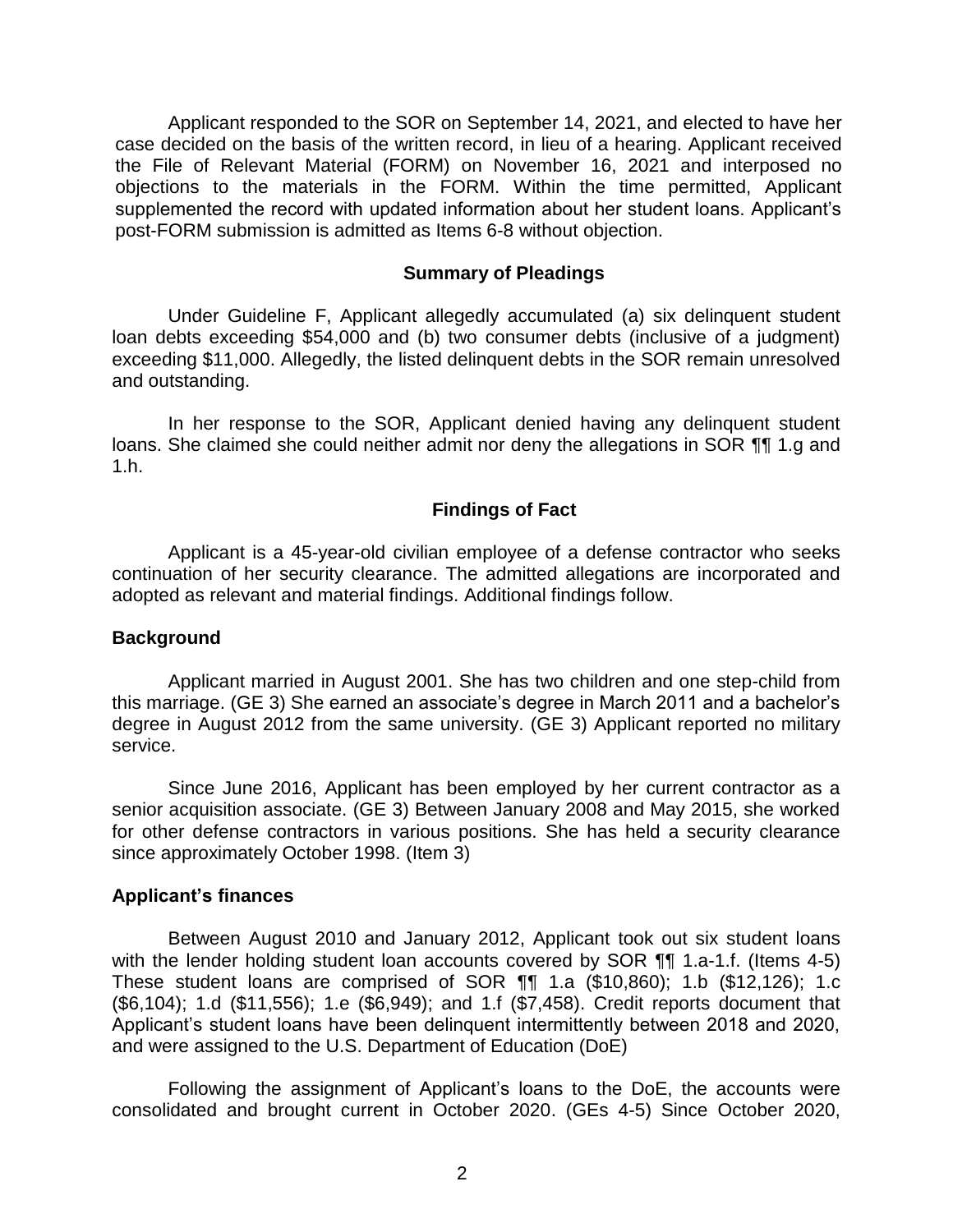Applicant's consolidated student loans have been in forbearance with reported zero balances. (Items 2 and 6-7) Each of her deferred student loans is scheduled to be returned to regular payment status in January 2022. (Item 7) In anticipation of her loans being returned to regular payment status, Applicant initiated making regular monthly payments between November 2020 and May 2021, and is credited with total payments for this period of \$4,800. (Item 7)

Besides her student loans, Applicant incurred two other delinquent debts between August 2017 and December 2019. One of the debts involved a default judgment entered against herself and her husband in March 2020 (covered by SOR ¶, 1.g). This entered judgment reportedly arose from her husband's car accident and his failure to resolve the financing charges still owing on the vehicle in reported amount of \$10,638. (Item 6) Applicant documented her removal as a responsible party on the entered judgment. (Item 8) She provided no additional information covering her SOR ¶ 1.h delinquent \$864 debt on a credit card account opened in 2014. It is a reported old credit card debt for claimed attorneys fees that Applicant apparently disputes. While the debt quite possibly has been charged off by the creditor, it remains listed in Applicant's credit report as a delinquent debt.

#### **Policies**

 By virtue of the jurisprudential principles recognized by the U.S. Supreme Court  in *Department of the Navy v. Egan*, 484 U.S. 518, 528 (1988), "no one has a 'right' to a security clearance." As Commander in Chief, "the President has the authority to control access to information bearing on national security and to determine whether an individual is sufficiently trustworthy to have access to such information." *Id*. at 527. Eligibility for access to classified information may only be granted "upon a finding that it is clearly consistent with the national interest to do so." Exec. Or. 10865, *Safeguarding*  Classified Information within Industry § 2 (Feb. 20, 1960), as amended.

*Classified Information within Industry* § 2 (Feb. 20, 1960), as amended.<br>Eligibility for a security clearance is predicated upon the applicant meeting the criteria contained in the adjudicative guidelines. These guidelines are not inflexible rules of law. Instead, recognizing the complexities of human behavior, these guidelines are applied in conjunction with an evaluation of the whole person. An administrative judge's overarching adjudicative goal is a fair, impartial, and commonsense decision. An administrative judge must consider all available, reliable information about the person, past and present, favorable and unfavorable.

 The AGs list guidelines to be considered by judges in the decision-making process covering DOHA cases. These guidelines take into account factors that could create a potential conflict of interest for the individual applicant, as well as considerations that could affect the individual's reliability, trustworthiness, and ability to protect classified information.

 These AGs guidelines include conditions that could raise a security concern and may be disqualifying (disqualifying conditions), if any, and all of the conditions that could mitigate security concerns, if any. These guidelines must be considered before deciding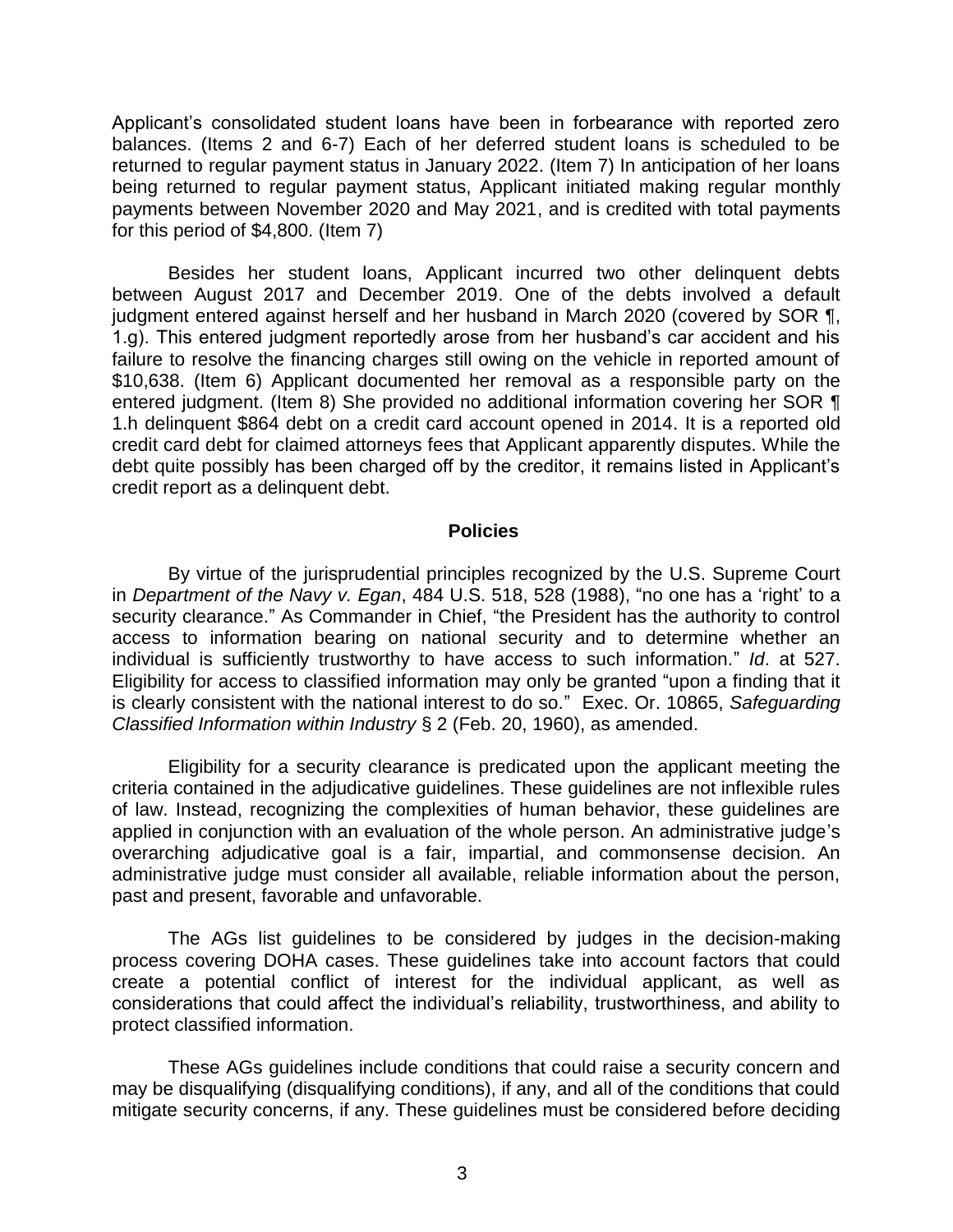whether or not a security clearance should be granted, continued, or denied. Although, the guidelines do not require judges to place exclusive reliance on the enumerated disqualifying and mitigating conditions in the guidelines in arriving at a decision.

In addition to the relevant AGs, judges must take into account the pertinent considerations for assessing extenuation and mitigation set forth in ¶ 2(a) of the AGs, which are intended to assist the judges in reaching a fair and impartial, commonsense decision based on a careful consideration of the pertinent guidelines within the context of the whole person. The adjudicative process is designed to examine a sufficient period of an applicant's life to enable predictive judgments to be made about whether the applicant is an acceptable security risk.

When evaluating an applicant's conduct, the relevant guidelines are to be considered together with the following ¶ 2(d) factors: (1) the nature, extent, and seriousness of the conduct; (2) the circumstances surrounding the conduct, to include knowledgeable participation; (3) the frequency and recency of the conduct; (4) the individual's age and maturity at the time of the conduct; (5) the extent to which participation is voluntary; (6) the presence or absence of rehabilitation and other permanent behavioral changes; (7) the motivation of the conduct; (8) the potential for pressure, coercion, exploitation, or duress; and (9) the likelihood of continuation or recurrence.

 Viewing the issues raised and evidence as a whole, the following individual guidelines are pertinent herein:

## **Financial Considerations**

 *The Concern:* Failure to live within one's means, satisfy debts, and meet financial obligations may indicate poor self-control, lack of judgment, or unwillingness to abide by rules and regulations, all of which can raise questions about an individual's reliability, trustworthiness, and ability to protect classified or sensitive information. Financial distress can also be caused or exacerbated by, and thus can be a possible indicator of, other issues of personal security concern such as excessive gambling, mental health conditions, substance misuse, or alcohol abuse or dependence. An individual who is financially overextended is at greater risk of having to engage in illegal or otherwise questionable acts to generate funds. Affluence that cannot be explained by known sources of income is also a security concern insofar as it may result from criminal activity, including espionage. AG ¶ 18.

## **Burdens of Proof**

 The Government reposes a high degree of trust and confidence in persons with access to classified information. This relationship transcends normal duty hours and endures throughout off-duty hours. Decisions include, by necessity, consideration of the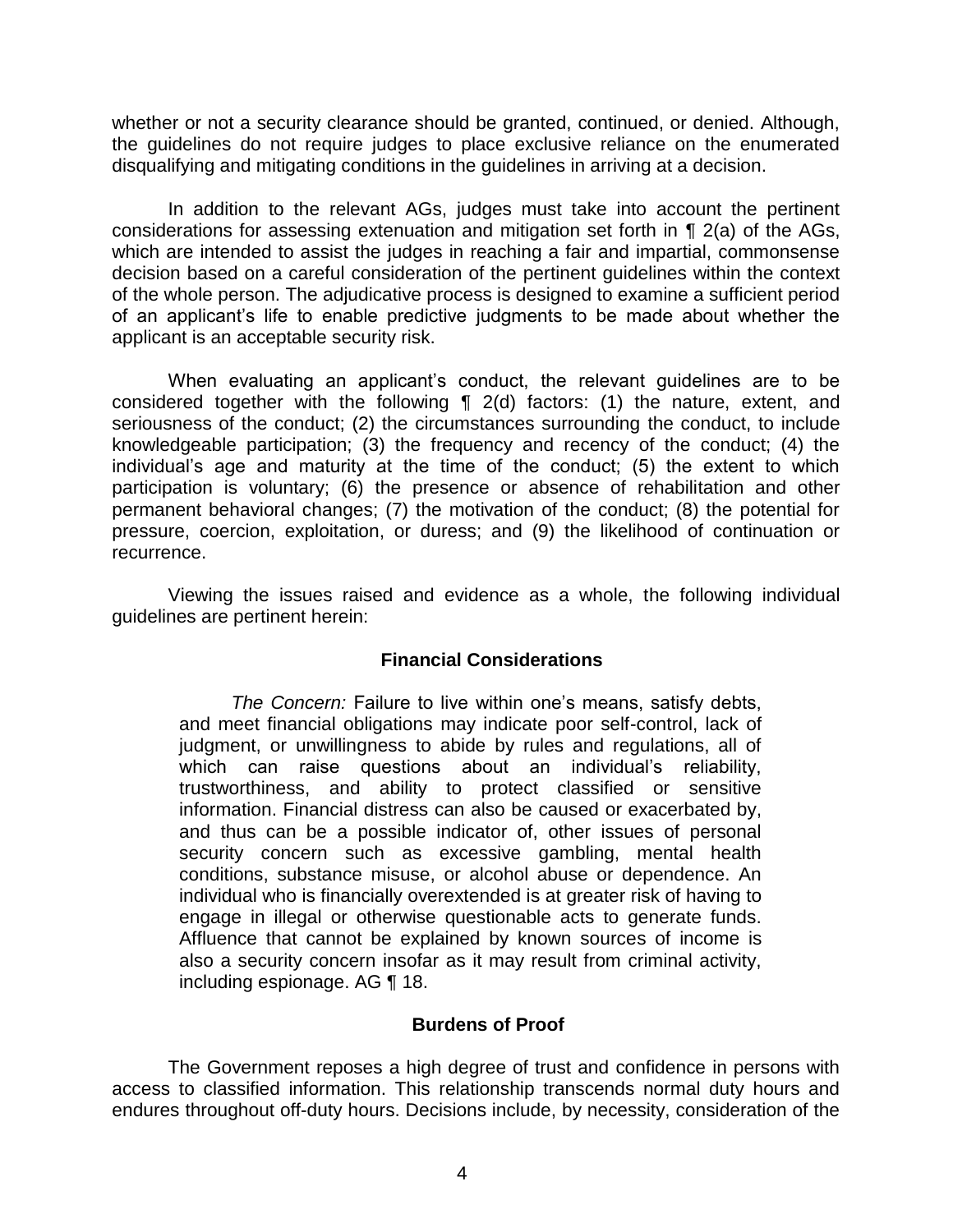possible risk the applicant may deliberately or inadvertently fail to safeguard classified information. Such decisions entail a certain degree of legally permissible extrapolation about potential, rather than actual, risk of compromise of classified information. Clearance decisions must be "in terms of the national interest and shall in no sense be a determination as to the loyalty of the applicant concerned." *See* Exec. Or. 10865 § 7. *See also* Exec. Or. 12968 (Aug. 2, 1995), § 3.1.

Initially, the Government must establish, by substantial evidence, conditions in the personal or professional history of the applicant that may disqualify the applicant from being eligible for access to classified information. The Government has the burden of establishing controverted facts alleged in the SOR. *See Egan*, 484 U.S. at 531. "Substantial evidence" is "more than a scintilla but less than a preponderance." *See v. Washington Metro. Area Transit Auth.*, 36 F.3d 375, 380 (4<sup>th</sup> Cir. 1994). The guidelines presume a nexus or rational connection between proven conduct under any of the criteria listed therein and an applicant's security suitability. *See* ISCR Case No. 95-0611 at 2 (App. Bd. May 2, 1996).

 Once the Government establishes a disqualifying condition by substantial evidence, the burden shifts to the applicant to rebut, explain, extenuate, or mitigate the facts. Directive ¶ E3.1.15. An applicant "has the ultimate burden of demonstrating that it is clearly consistent with the national interest to grant or continue his [or her] security *clearance."* ISCR Case No. 01-20700 at 3 (App. Bd. Dec. 19, 2002). *The burden of*  disproving a mitigating condition never shifts to the Government. *See* ISCR Case No. 02-31154 at 5 (App. Bd. Sep. 22, 2005). "[S]ecurity clearance determinations should err, if they must, on the side of denials." *Egan*, 484 U.S. at 531; *see* AG ¶ 2(b).

#### **Analysis**

 Security concerns are raised over Applicant's accumulation of reported delinquent student loan debts and two other delinquent debts (with one a reported outstanding judgment against her and her husband arising from her husband's car accident). On the strength of the evidence presented, two disqualifying conditions of the Adjudicative Guidelines (DCs) for financial considerations apply to Applicant's situation: DC ¶¶ 19(a), "inability satisfy debts," and 19(c), "a history of not meeting financial obligations."

 Financial stability in a person cleared to protect classified and sensitive information is required to inspire trust and confidence in the holder of a security clearance that entitles the person to access classified and sensitive information. While the principal concern of a security clearance holder's demonstrated financial difficulties is vulnerability to coercion to classified information or to holding a sensitive position, judgment and trust concerns are implicit in cases involving debt delinquencies.

Historically, the timing and resolving of debt delinquencies are critical to an assessment of an applicant's trustworthiness, reliability and good judgment in following rules, regulations, and guidelines necessary for those seeking access to classified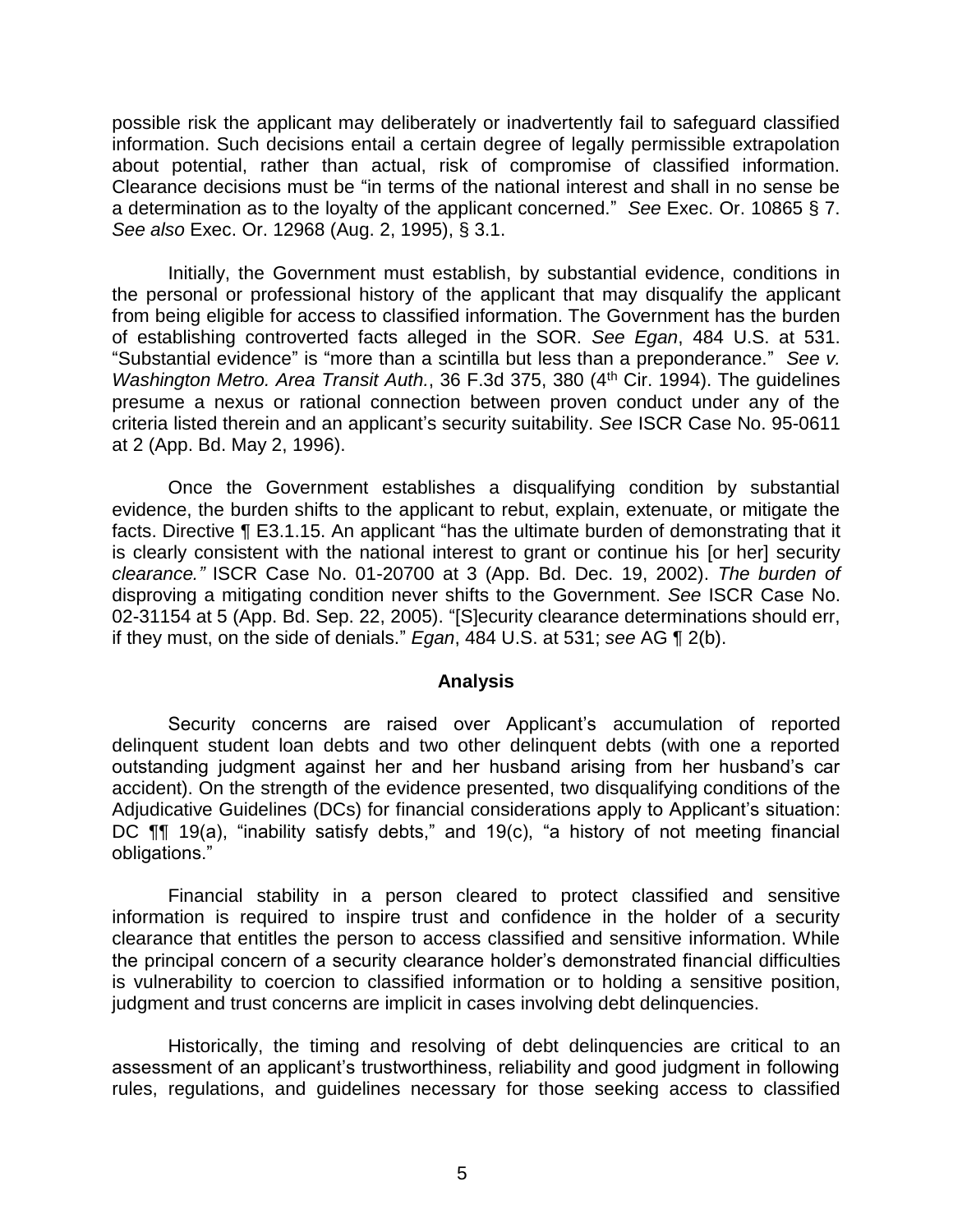information or to holding a sensitive position. *See* ISCR Case No. 14-06808 at 3 (App. Bd. Nov. 23, 2016; ISCR Case No. 14-01894 at 5 (App. Bd. Aug. 18, 2015).

 Applicant's reported history of financial difficulties associated with her delinquent student loans and two delinquent consumer debt accruals raise initial concerns over her ability to manage her finances in a responsible and reliable way. Applicant addresses those concerns in her post-FORM submissions.

 Afforded opportunities to provide clarification of the debts reported to be delinquent in her credit reports and court records, Applicant provided convincing documentation that her reported delinquent loans were consolidated and placed in forbearance in 2020 with credited current balances. Further documentation furnished by Applicant credited her with resolving the 2020 default judgment debt charged to her in court records. At this point, only the SOR ¶ 1.h debt remains unresolved

Applicable mitigating conditions (MCs) are: **¶¶** MC 19(a), "the behavior happened so long ago, was so infrequent, or occurred under such circumstances that it is unlikely to recur and does not cast doubt on the individual's current reliability, trustworthiness"; and MC 19)(d), "the individual initiated and is adhering to a good-faith effort to repay overdue creditors or otherwise resolve debts." Based on the pertinent documentation furnished by Applicant, safe predictive assessments can be made that Applicant can maintain her finances at stable levels consistent with minimum requirements for holding a security clearance.

#### **Whole-person assessment**

 Whole-person assessment of Applicant's clearance eligibility requires consideration of whether her accrued delinquent student loan and other debts and her failure to sufficiently address them heretofore are otherwise compatible with DoD requirements for holding a security clearance. Factors to be considered are covered by ¶ 2(d) of the Directive.

 Based on the evidence produced in the record, Applicant merits credit for both her contributions to the defense industry and her resolving her student loan and judgment debts. Leaving only one small debt unresolved, Applicant has demonstrated sufficient control of her finances to warrant favorable conclusions of her meeting minimum requirements for holding a security clearance.

I have carefully applied the law, as set forth in *Department of Navy v. Egan,* 484 U.S. 518 (1988), Exec. Or. 10865, the Directive, and the AGs, to the facts and circumstances in the context of the whole person. I conclude that financial considerations concerns are mitigated. Eligibility for access to classified information is granted.

## **Formal Findings**

 Formal findings For or Against Applicant on the allegations set forth in the SOR, as required by Section E3.1.25 of Enclosure 3 of the Directive, are: